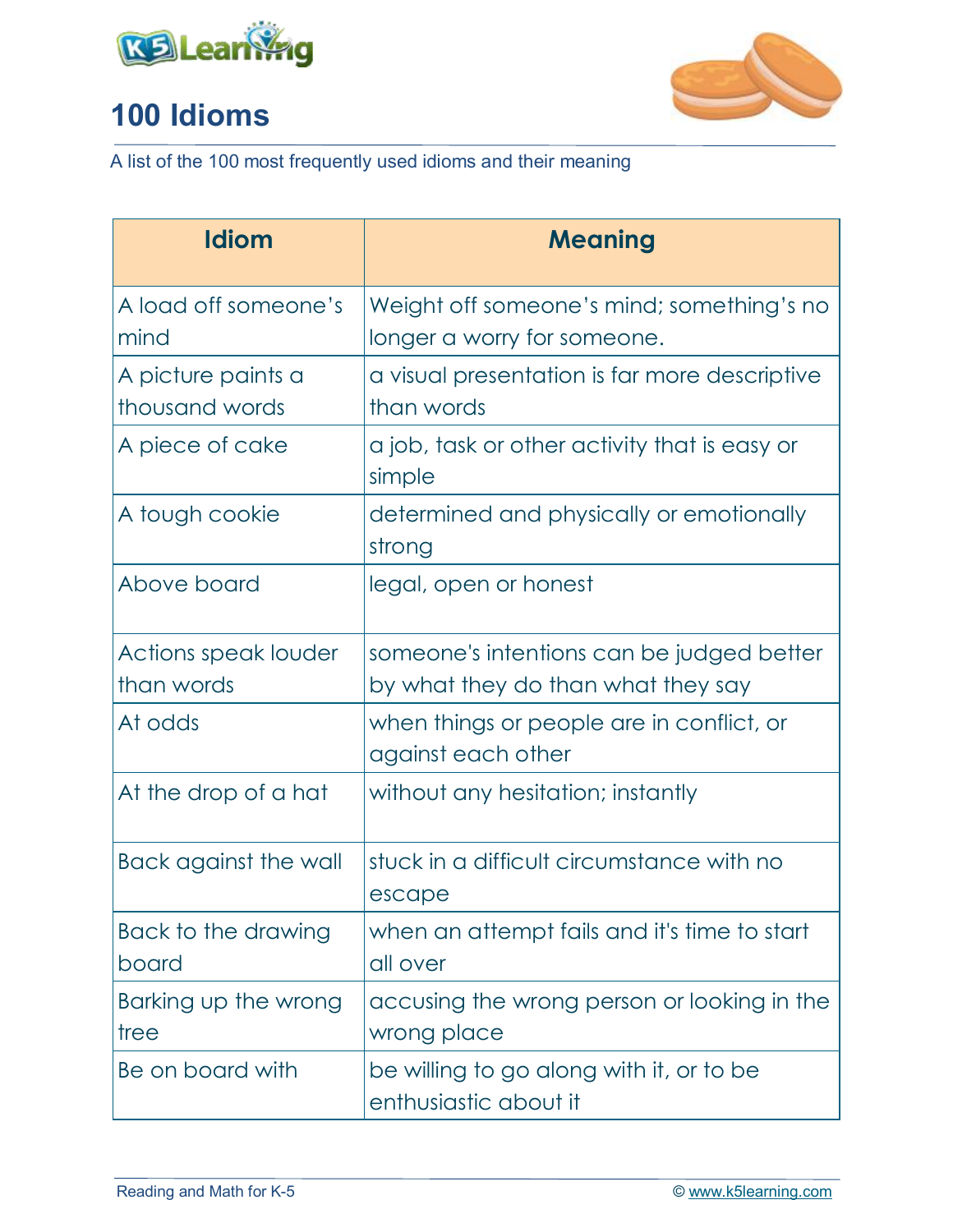



| <b>Idiom</b>                     | <b>Meaning</b>                                                                        |
|----------------------------------|---------------------------------------------------------------------------------------|
| Beat around the bush             | to avoid talking about what's important                                               |
| Beat the odds                    | you succeed at something in an unlikely<br>way                                        |
| Best thing since sliced<br>bread | a good idea, plan or invention                                                        |
| Better late than never           | better to arrive late than not to come at all                                         |
| Blow hot and cold                | alternate inconsistently between moods<br>and actions                                 |
| Break a leg                      | good luck                                                                             |
| Break fresh/new<br>ground        | doing something that has never been done<br>before                                    |
| Burn your bridges                | Doing something that makes it impossible to<br>go back to the original state.         |
| By the skin of your<br>teeth     | By the smallest possible amount of time.                                              |
| Call it a day/night              | stop whatever you're doing, usually at least<br>until the next day                    |
| Call someone out                 | to accuse someone of something, point out<br>why something they did/said is a problem |
| Call the shots                   | someone tells people what to do                                                       |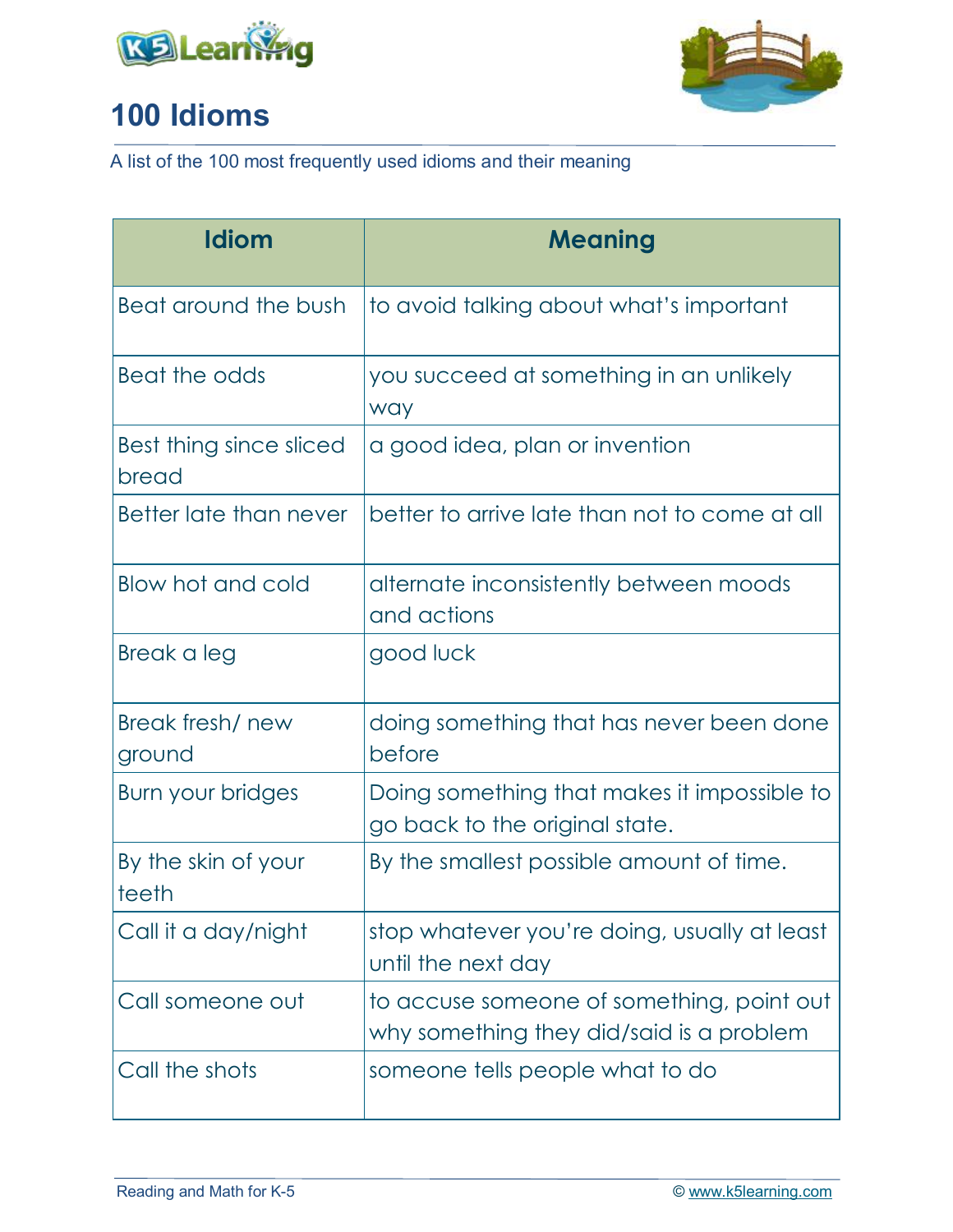



| <b>Idiom</b>                             | <b>Meaning</b>                                                   |
|------------------------------------------|------------------------------------------------------------------|
| Can't judge a book by<br>its cover       | you cannot judge something primarily on<br>appearance            |
| Close call                               | something bad almost happens to you but<br>then it doesn't       |
| Could eat a horse                        | extremely hungry                                                 |
|                                          | Cost an arm and a leg   cost a large amount of money             |
| Cut corners                              | do something in an easier or least<br>expensive manner           |
| Cut it out                               | tell someone to stop something they're<br>doing or saying        |
| Cut someone some<br>slack                | not judging or criticizing someone too much                      |
| Cut someone off                          | to interrupt someone in the middle of a<br>conversation          |
| Don't put all your eggs<br>in one basket | don't risk everything on the success of one<br>venture           |
| Double down                              | to put even more effort into an action once<br>it begins to fail |
| Easy does it                             | slow down                                                        |
| Eat like a horse                         | Eating too excessively                                           |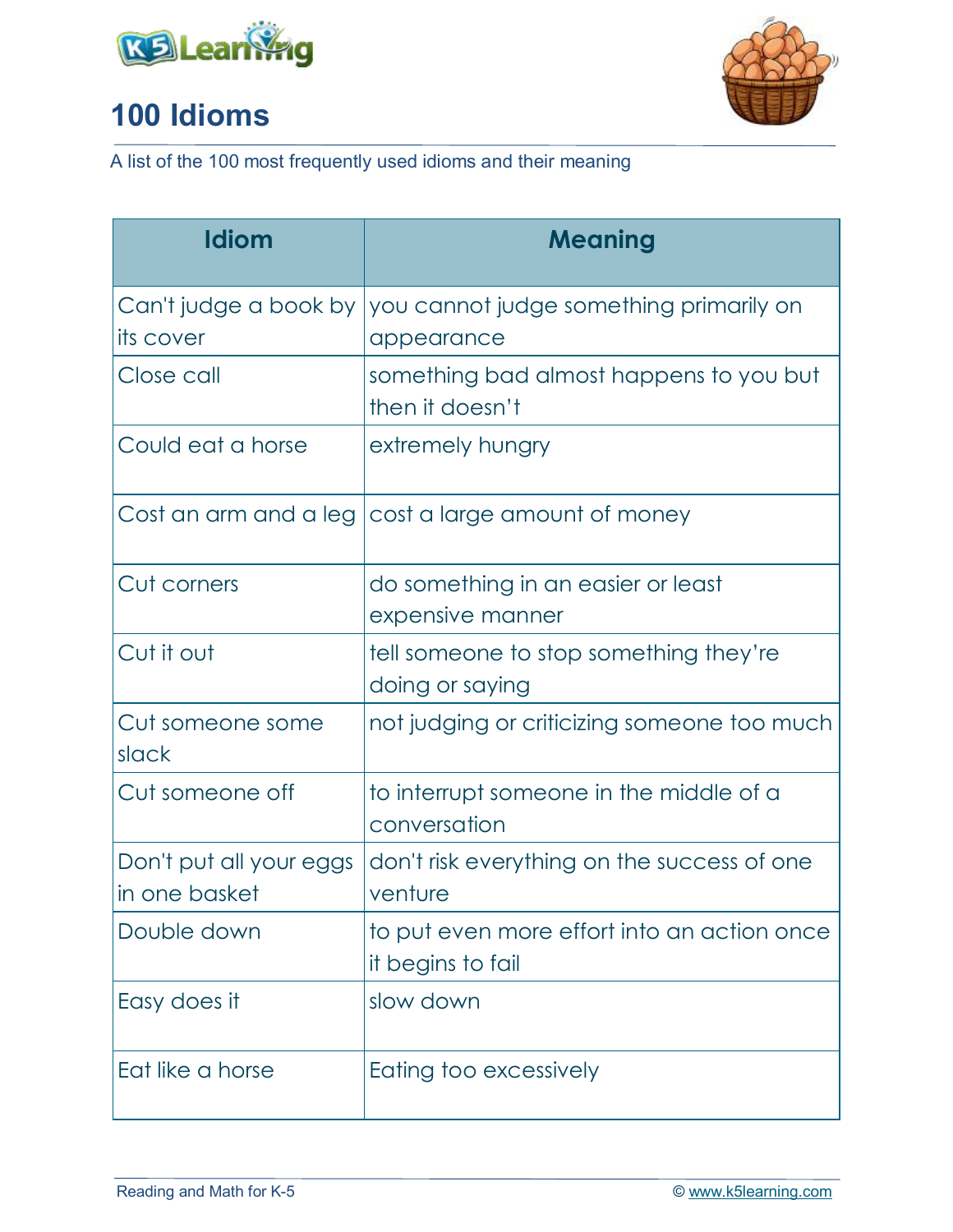



| <b>Idiom</b>                          | <b>Meaning</b>                                                                       |
|---------------------------------------|--------------------------------------------------------------------------------------|
| Every cloud has a<br>silver lining    | be optimistic, even difficult times will lead to<br>better days                      |
| Feel something/<br>someone out        | trying to get a better sense of something or<br>someone                              |
| Feel under the<br>weather             | feeling sick/ill                                                                     |
| Get away with<br>something            | you do something that you should get in<br>trouble for, but you don't get in trouble |
| Get one's feet wet                    | to start doing something new, usually in a<br>gentle way that's not too difficult    |
| Get your act together                 | get organized and do things effectively                                              |
| Go all out                            | putting a lot of effort or expense into<br>something                                 |
| Go back to the<br>drawing board       | start over                                                                           |
| Good things come to<br>those who wait | to be patient                                                                        |
| Hang in there                         | a way of reassuring them that they'll get<br>through a difficult time                |
| Have butterflies in your<br>stomach   | to be excited or nervous                                                             |
| Have the upper hand                   | to have an advantage over someone                                                    |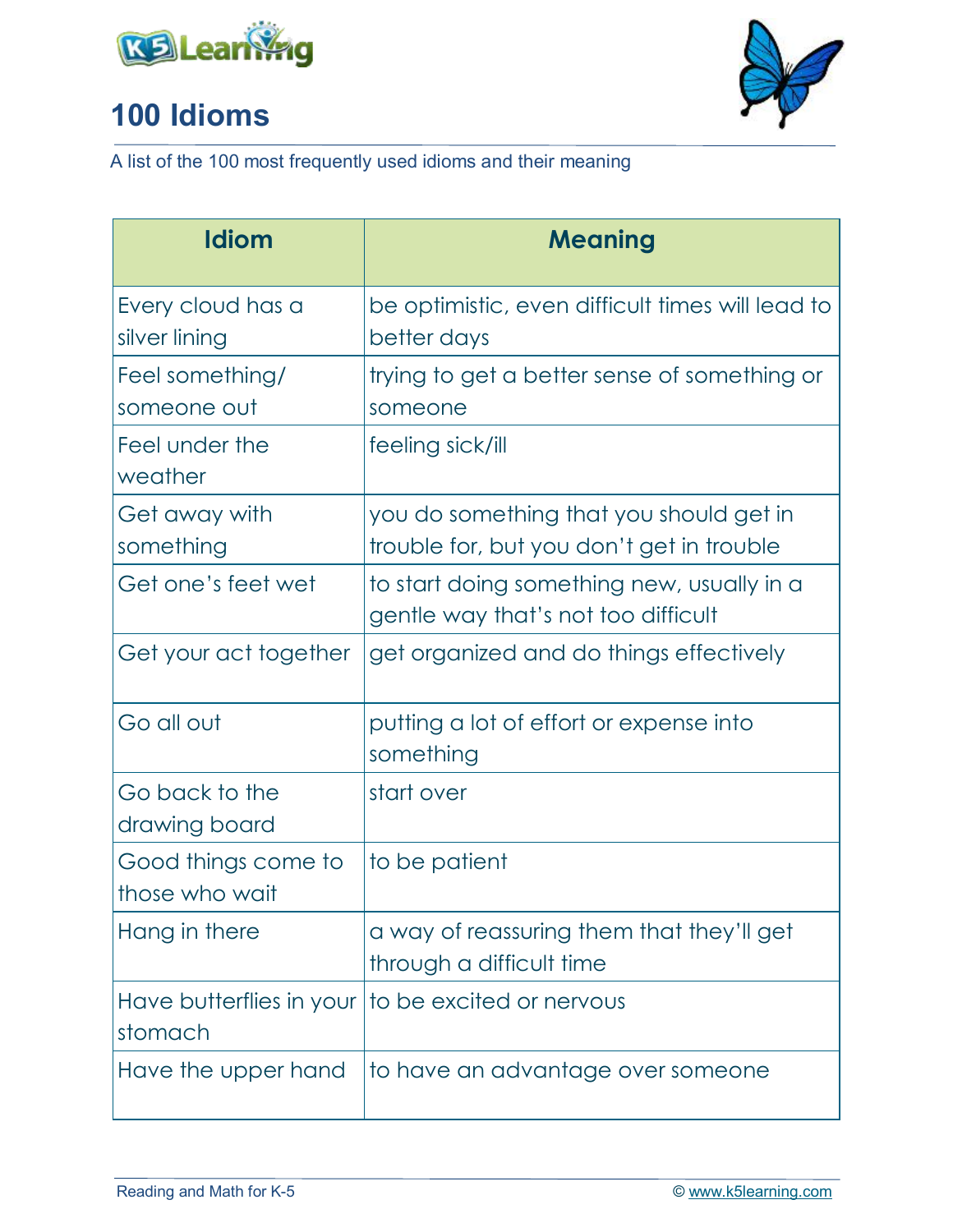



| <b>Idiom</b>                       | <b>Meaning</b>                                        |
|------------------------------------|-------------------------------------------------------|
| Straight from the<br>horse's mouth | to hear something from the authoritative<br>source    |
| Hit the sack                       | go to sleep                                           |
| Hit the nail on the<br>head        | do or say something exactly right                     |
| In on something                    | to know about something that is a secret              |
| It's not rocket science            | it's not complicated                                  |
| Jump/leap at the<br>chance         | eagerly take the opportunity                          |
| Jump down                          | getting mad for something someone does                |
| someone's throat                   | or says, angry for something small                    |
| Jump ship                          | get yourself out of a situation, or abandon a<br>plan |
| Jump through hoops                 | do a lot of things to get what you want               |
| Keep an ear to the<br>ground       | staying informed and updated about<br>everything      |
| Keep your cool                     | to stay calm                                          |
| Kill two birds with one            | to accomplish two different things at the             |
| stone                              | same time                                             |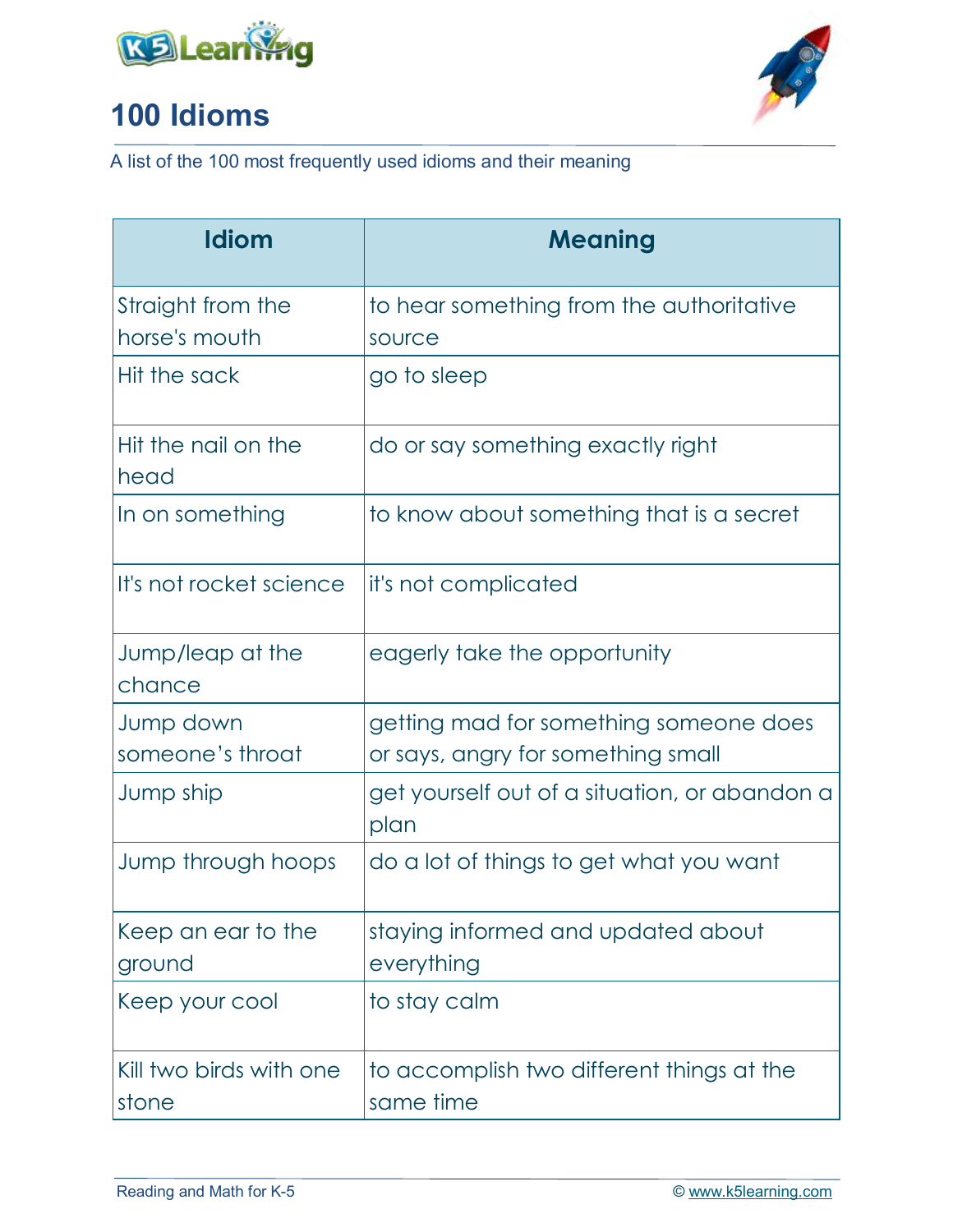



| <b>Idiom</b>                  | <b>Meaning</b>                                                                             |
|-------------------------------|--------------------------------------------------------------------------------------------|
| Last straw                    | the final problem in a series of problems                                                  |
| Left out in the cold          | being ignored                                                                              |
| Let sleeping dogs lie         | do not disturb a situation as it is - since it<br>would result in trouble or complications |
| Let the cat out of the<br>bag | to share information that was previously<br>concealed                                      |
| Make a long story<br>short    | come to the point and leave out the details                                                |
| Nail down                     | to establish or figure something out                                                       |
| No pain, no gain              | you have to work for what you want                                                         |
| On cloud nine                 | being very happy                                                                           |
| On the ball                   | alert and efficient                                                                        |
| Once in a blue moon           | happens very rarely                                                                        |
| Out of touch                  | someone does not have an understanding<br>of current times                                 |
| Pull someone's leg            | to tease someone                                                                           |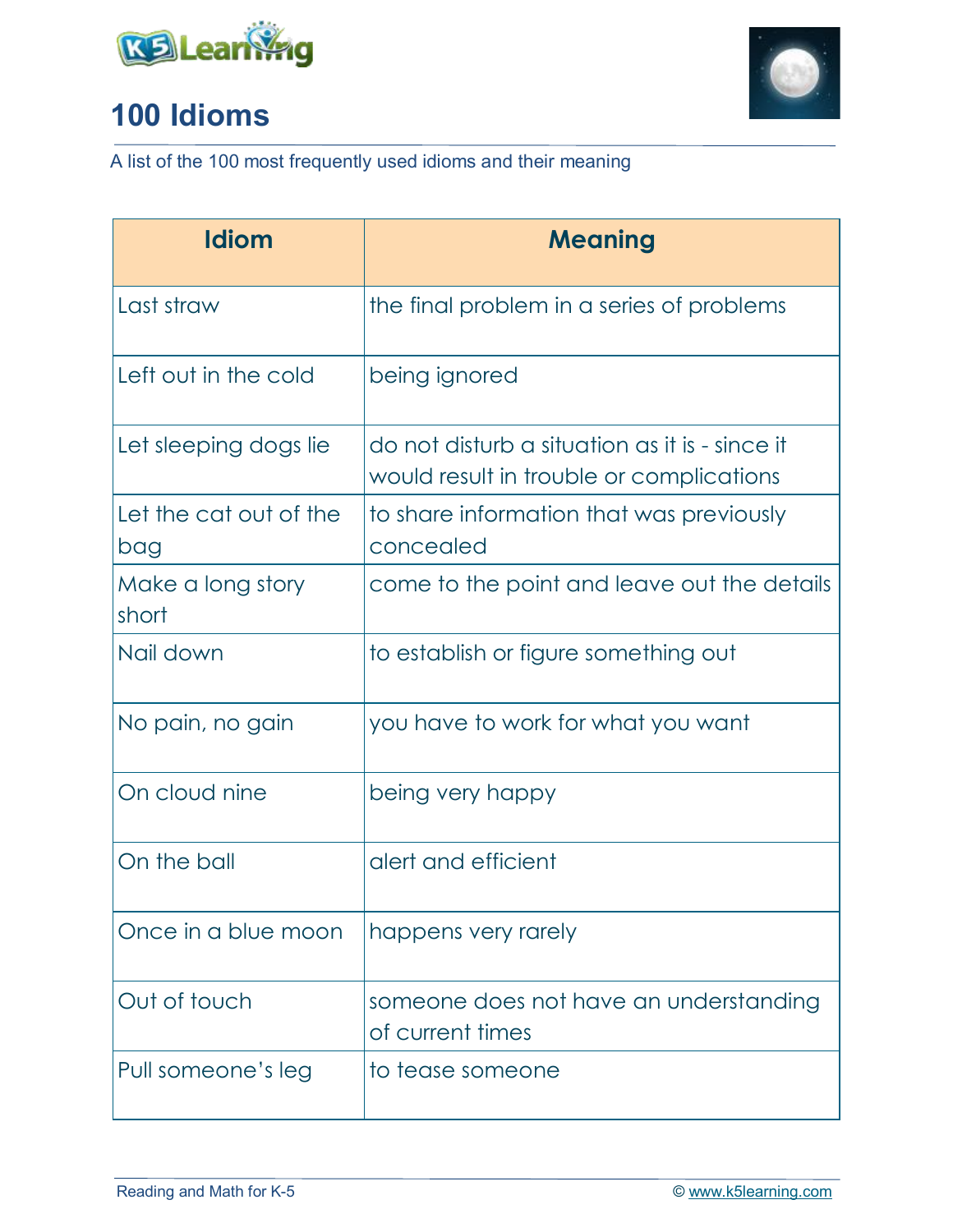



| <b>Idiom</b>               | <b>Meaning</b>                                                                     |
|----------------------------|------------------------------------------------------------------------------------|
| Pull through               | to get through some kind of tough situation,<br>like an illness or injury          |
| Run around in circles      | put effort into something that does not gain<br>a worthwhile result                |
| Scrape the barrel          | making the most of a bad situation or<br>things, as you can't do anything about it |
| See eye to eye             | two, or more, people agree on something                                            |
| Sell like hot cakes        | quickly selling out                                                                |
| Sit on the fence           | someone does not want to choose or make<br>a decision                              |
| Sleep in                   | to sleep late                                                                      |
| Stand for something        | you're in favor of that thing, or you<br>represent it                              |
| Stand up to                | to refuse to let someone or something<br>overpower or intimidate you               |
| Steal someone's<br>thunder | take the credit for something someone else<br>did                                  |
| Take a load off            | a casual way to invite someone to sit down                                         |
| Take a stand               | stating your belief in an issue, or committing<br>to a cause                       |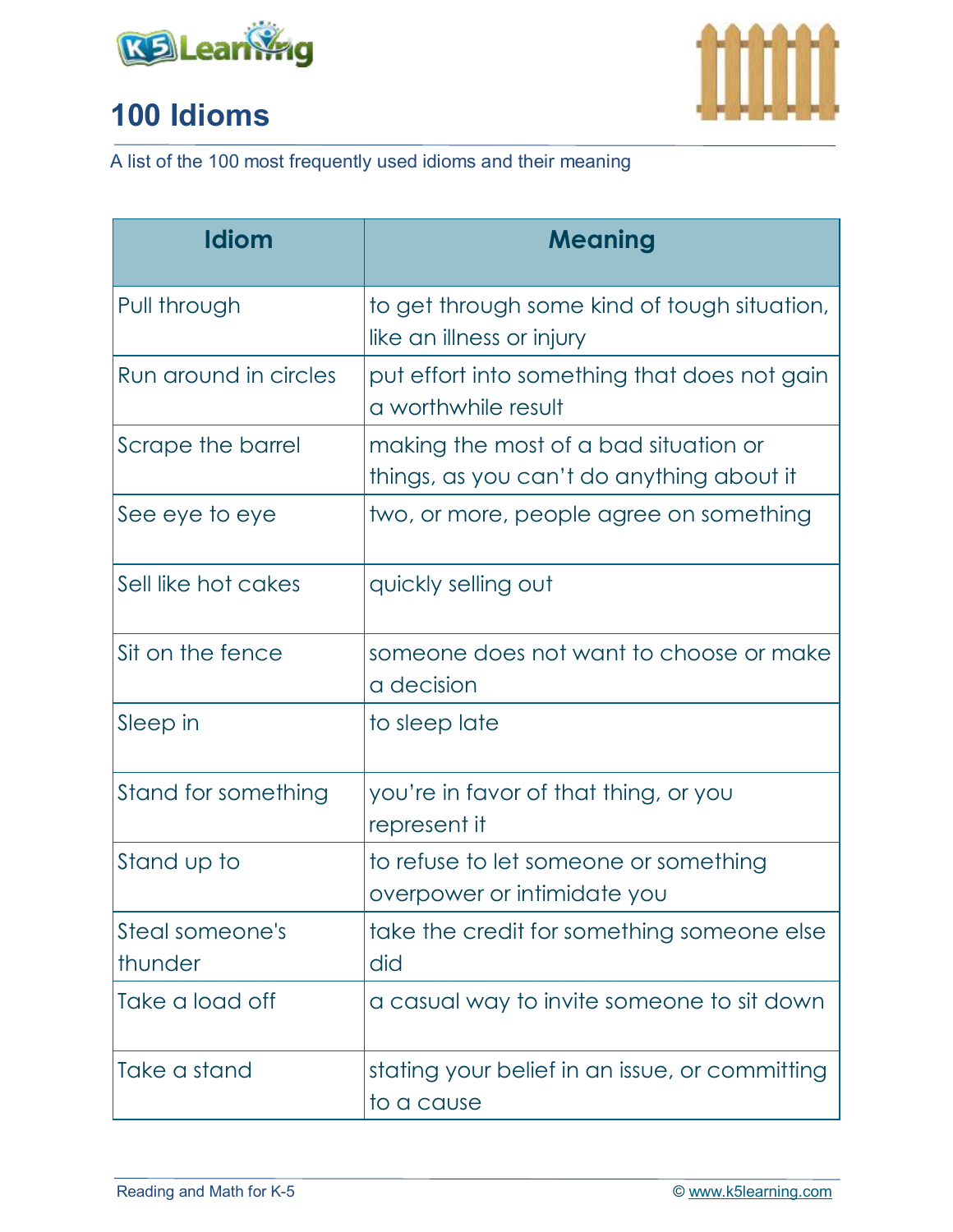



| Idiom                         | <b>Meaning</b>                                                                       |
|-------------------------------|--------------------------------------------------------------------------------------|
| Take one's time               | moving at your own pace, even if it's slow                                           |
| Take something on             | to accept a new project or responsibility                                            |
| Take stock of<br>something    | to analyze something, or consider its current<br>state                               |
| Take with a grain of<br>salt  | not to take what someone says too seriously                                          |
| Taste of your own<br>medicine | something happens to you, or is done to<br>you, that you have done to someone else   |
| Throw in the towel            | giving up or accepting defeat                                                        |
| Touch base                    | to check in with someone, usually for a<br>particular reason                         |
| Touch on something            | to bring up                                                                          |
| Touch up something            | to restore/improve something, to make it<br>look more new                            |
| Snowball effect               | the aspect of momentum in every event<br>and how they build upon each other          |
| Up in arms                    | being grumpy or angry about something                                                |
| Up to something               | you might be planning or doing something<br>that you don't want others to know about |